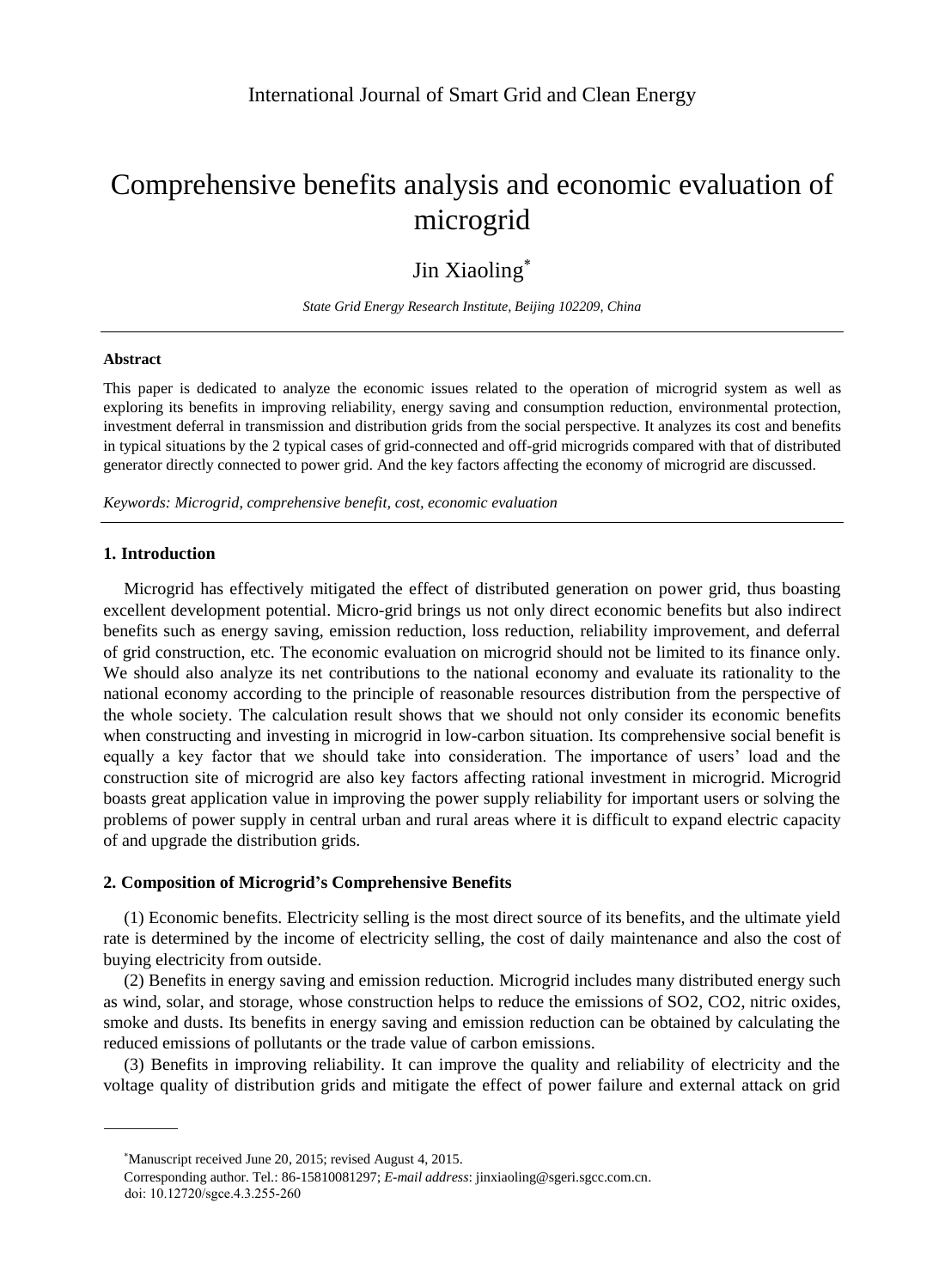security.

(4) Deferral of investment in upgrading and renovating distribution grids. It can mitigate the obstruction of transmission and distribution grids and lower their capacity demand.

(5) Reduce the loss of distribution grids. Through technogical renovation of conventional grids, microgrid strengthens the framework of grids and ensures the qualified rate of grid loss and voltage quality. Therefore, the electric benefit brought by reducing grid losses is also its indirect benefits and it can be represented by the difference value between the grid losses before and after construction in terms of value.

(6) We can replace inefficient power plants with renewable energy or thermal-electric power plants, thus improving the efficiency of energy transformation and environmental protection.

(7) Benefits in saving resources. Natural resources such as coal and diesel are replaced by renewable energy in microgrid system. Its comprehensive energy utilization can avoid the cost caused by continuous resources consumption in the future. From the perspective of the opportunity cost, we can also consider its benefits in saving resources as the indirect benefits that microgrid brings.

On the other hand, microgrid will increase the costs of the power system to some extent, including: ① extra losses of distribution grids (increasing the costs of electricity distribution companies); ② receive the distributed electricity required by distributed generation/upgrading grids (restricted by heat value, voltage and short circuit, etc.); ③ extra costs of electricity balance and support services (especially intermittent and uncontrollable electricity such as wind power and solar power); ④ increased voltage (increasing the costs of electricity distribution companies).

# **3. National Economic Evaluation of Microgrid**

# *3.1. Method of national economy evaluation*

From the foregoing, microgrid displays more benefits in saving energy, reducing losses and environmental protection, i.e. comprehensive benefits for the whole society. Hence, the economic evaluation on microgrid should not be limited to its finance only. We should also analyze its net contributions to the national economy and evaluate its rationality to the national economy according to the principle of reasonable resources distribution from the perspective of the whole society.

With the method used to evaluate its national economy, this paper is devoted to calculating the benefits and expenses of evaluated items by specific national parameters and various benefits it brings to the country and the society according to the principle of reasonable resources distribution. In the process, we regard the whole country and the society as beneficiaries. Shadow price and shadow exchange rate determined by the opportunity cost are adopted by in the evaluation. The standard yield rate used is social yield rate. In this process, we need not calculate the expenses in financial evaluation such as taxes and loan interest and the revenues like subsidies granted for policy consideration. We should take into consideration comprehensively its contributions to national economy, social development and improving people's livelihood when calculating its benefits. Its parameters are such economic parameters as net present value, internal rate of return and dynamic investment pay-back period.

We should observe the following principles when evaluating and calculating its benefits (1) we should observe the principle of the opportunity cost any analyze the opportunity cost of occupying all resources when calculating the economic expenses invested; (2) we should observe the principle of willingness to pay and analyze the value that the members in a society is willing to pay for the output benefits when calculating the positive effect of its output; (3) we should observe the principle of willingness to accept compensation and analyze the amount of compensation that the members in a society is willing to accept when calculating the negative effect of its output; (4) If the good or service is in a competitive market, its market price is an indicator of the willingness to pay and the opportunity cost. Therefore, we should calculate the economic value of the input and output according to its market price.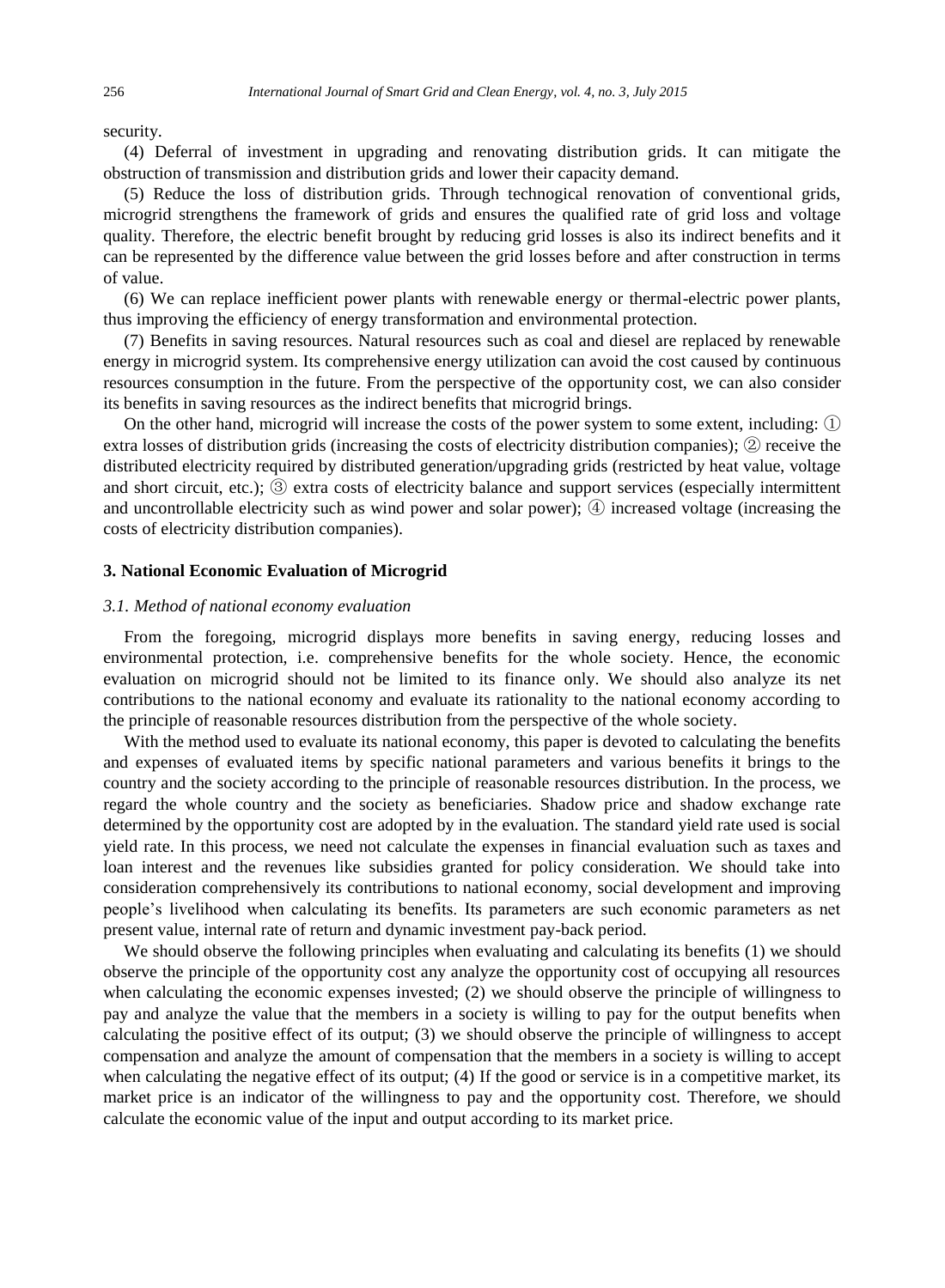#### *3.2. Analysis of costs*

We should evaluate its national economy and analyze the factors affecting the benefits of microgrid by considering the effect of power supply, microgrid, connection to power grid and standby power grid on the construction and operational cost of microgrid, including:

(1) construction and operational costs of generator

We should analyze the power supply that meets the definition and characteristics of microgrid and calculate its generation costs, mainly including construction and operational costs of various power supplies and their generating capacity, etc.

(2) construction and operational costs of microgrid

We should calculate the construction and operational costs of microgrid according to the actual composition of microgrid, mainly including energy storage and control devices, the construction and operational costs of relevant grids within microgrid. Meanwhile, we should take into account the operational loss of grids and the loss of electricity in energy storage devices.

(3) costs of relevant power grid expansion and reserve

Since that microgrid can almost meet the need of electricity demand by itself, and that power grid can only provide part of its reserve capacity for grid-connected microgrid, we should calculate the costs of standby projects to connect microgrid, including the construction cost of standby grids (comprehensive costs of electricity transmission and transformation) and the cost of central generation.

(4) focus of the cost-benefits comparison of different type of microgrid

In terms of off-grid microgrid, we should compare the construction and operational costs of microgrid and load connected to power grid; in terms of grid-connected microgrid, we should compare its costs with the construction and operational costs of direct connection of microgrid to distributed generation.

#### *3.3. Analysis of benefits*

As mentioned in Chapter 2, the benefits of this project include both direct and indirect benefits. Direct benefits refer to the economic benefits of electricity production, while indirect benefits include the benefits of saving primary energy, reducing carbon emissions, saving transmission cost by localized distributed generation and boosting the development of relevant industries, etc.

# **4. Case study**

We will comment on its national economy through 2 typical grid-connected and off-grid microgrid cases.

|                                                                        | load is connected to                      | load is connected to                    |
|------------------------------------------------------------------------|-------------------------------------------|-----------------------------------------|
|                                                                        | power grid                                | microgrid                               |
| Total construction cost(unit: million RMB)                             | 8.1                                       | 6.595                                   |
| Operational cost(unit: million RMB/year)                               | 0.225                                     | 0.193                                   |
| Other costs                                                            | Generation cost<br>0.105 million RMB/year | Storage device<br>1 million RMB/5 years |
| Generation hours (h)                                                   |                                           | PV:1360<br>Wind Power: 2030             |
| generating (utilization)<br>capacity(unit:<br>Actual<br>annual<br>MWh) | 239                                       | 239                                     |
| Expenses of grid connection<br>(unit: million RMB)                     | $7.1$ (over $40km$ , $35kV$ )             | $\Omega$                                |
| Construction cost of power generator/grids<br>(unit: million RMB)      | $0.6^{\circ}$                             | $\Omega$                                |
| Indirect benefits                                                      | $\Omega$                                  | $\Omega$                                |
| Light abandon(unit: MWh)                                               | $\Omega$                                  | $\Omega$                                |
| Cost price of electricity (RMB/kWh)                                    | 4.05                                      | 3.76                                    |

Table 1. Main economic parameters of project A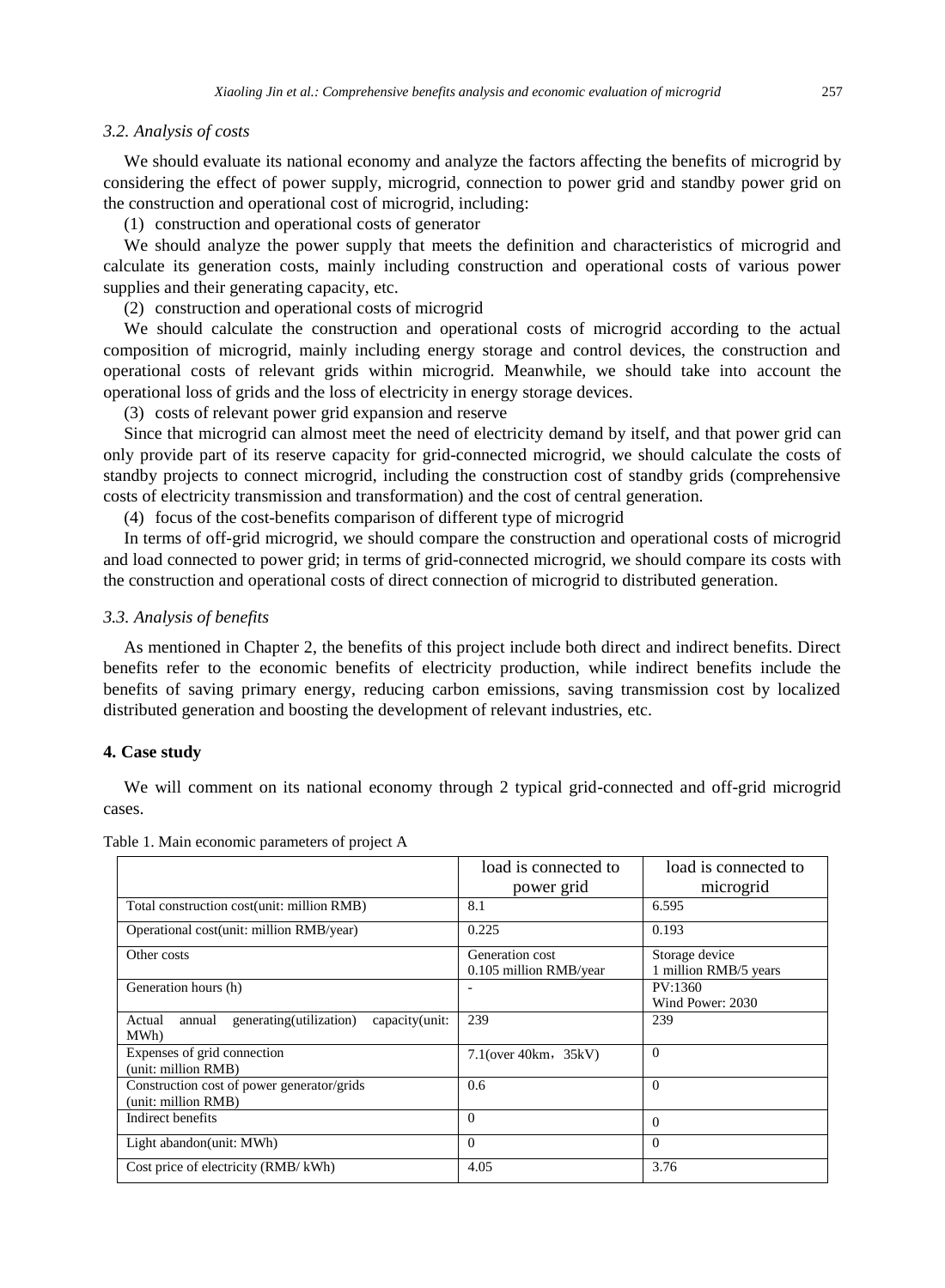## *4.1. Project A: off-grid microgrid*

This off-grid microgrid is planning to establish a 150kWp PV generation system and a 20kW wind power plant, with storage configuration of  $100$ kW $\times$ 2h lithium-ion batteries

Scheme A: load is directly connected to power grid. Scheme B: load is connected to microgrid. The following table shows the comparison results of these two schemes.

Through estimation, if the national economy of project A is to meet the requirement of 8% social discount rate, unit electricity cost of project A is ¥3.76/kWh, superior to the scheme of local load directly connected to power grid.

Grid connection expense is a direct factor affecting the economy of off-grid microgrid. When the grid connection expense of this project is ¥7.1 million, it is more economic to establish off-grid microgrid. Through comprehensive estimation, off-grid microgrid begins to show its economic benefits in longdistance power supply (exceeding the permitted supply distance by 10kV).

## *4.2. Project B: grid-connected microgrid*

Project B is planning to construct 15 transformers of 10kV/0.4kV in 9 regions, with a capacity of 1,250 kVA of each; the maximum generating capacity of the photovoltaic project is 13.4MWp; it is equipped with 6MW/4h lithium batteries as storage devices; the grid is connected to local 10kV distribution stations to through 3-way 10kV cables.

Scheme A: PV generator is directly connected to power grid. Scheme B: construct microgrid. The following table shows the comparison results of these two schemes.

|                                                                  | PV connect to Power grid                                   | microgrid                                                 |
|------------------------------------------------------------------|------------------------------------------------------------|-----------------------------------------------------------|
| Total construction cost(unit: million RMB)                       | 338.4                                                      | 432.4                                                     |
| Operational cost(unit: million RMB/year)                         | 1.09                                                       | 6.92                                                      |
| Other costs                                                      | $\Omega$                                                   | Storage device<br>108 million RMB/5 years                 |
| Generation hours (h)                                             | 1179                                                       | 960                                                       |
| Actual annual generating capacity(unit: MWh)                     | 15800/12640                                                | 12960                                                     |
| Expenses of grid connection<br>(unit: million RMB)               | 0.45                                                       | 1.35                                                      |
| Construction cost of power grid upgrading<br>(unit: million RMB) | 86.8                                                       | 18.9                                                      |
| Indirect benefits                                                | Energy conservation: 0.3RMB/kWh<br>Carbon tax: 10 RMB /ton | Energy conservation: 0.3RMB/kWh<br>Carbon tax 10 RMB /ton |
| Light abandon(unit: MWh)                                         | $\mathbf{0}$                                               | 2840                                                      |
| Cost price of electricity (RMB/kWh)                              | 2.11                                                       | 4.7                                                       |

Table 2. Main economic parameters of project B

Through estimation, if the national economy of project B is to meet the requirement of 8% social discount rate, unit electricity cost of project B is ¥3.76/kWh, lower to the scheme of PV directly connected to power grid. The main reason is:

(1) Higher initial costs of microgrid construction

The national economic cost of microgrid construction is higher than that of photovoltaic generation direct connection. Through analysis, we find the reason is that microgrid requires higher investment in storage devices, lower cost of grid connection and standby facilities and 27.7% higher comprehensive investment, compared with photovoltaic generation direct connection.

(2) Lower generating capacity of microgrid

There are light abandon since microgrid can by and large balance the exchange of system electricity (less than 20%). The light abandon reaches as high as 17.8%, thus wasting resources.

(3) Higher operational costs of microgrid than direct investment

The operational cost of microgrid is higher than that of power grid (marginal cost); meanwhile,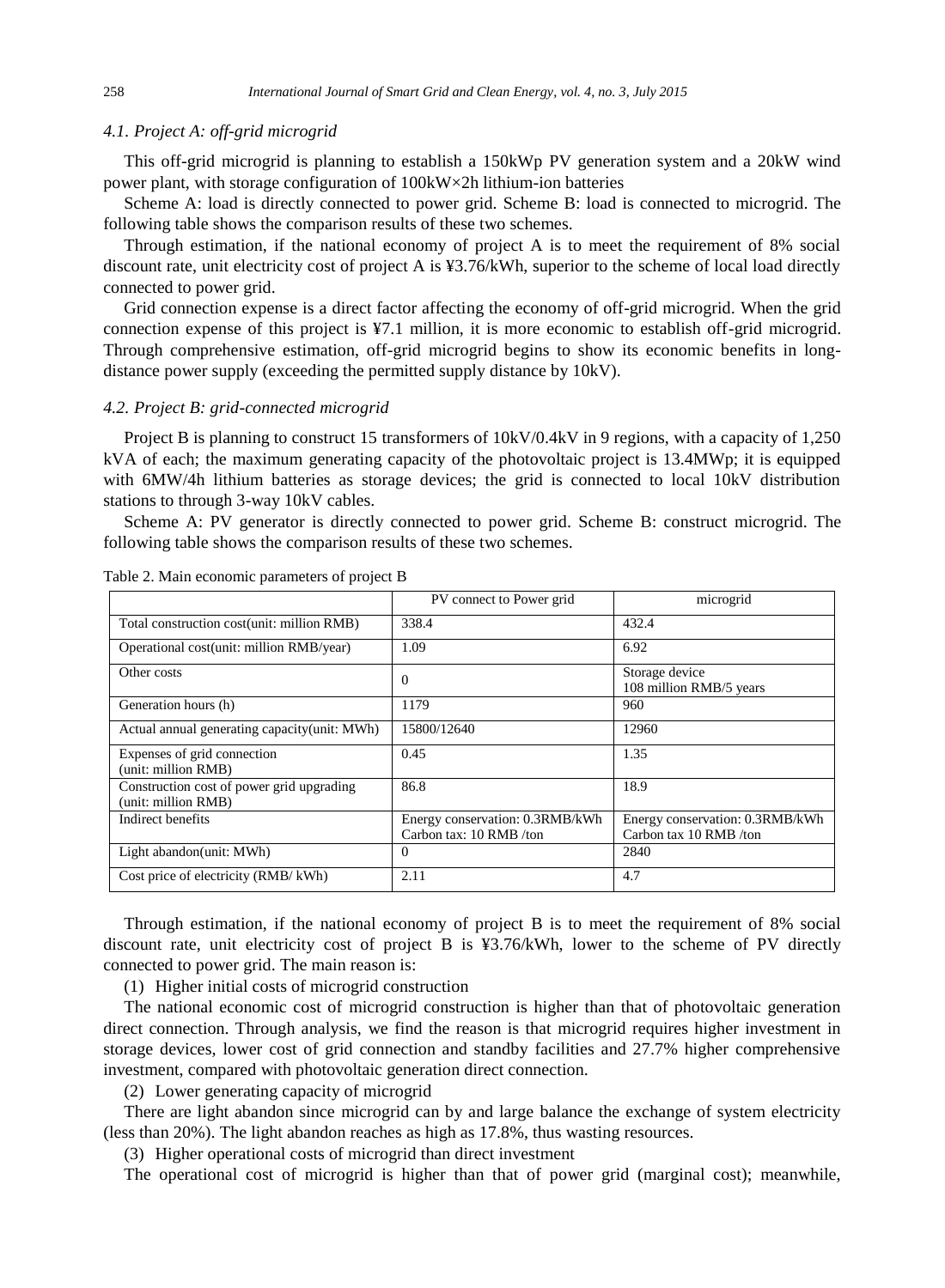microgrid also requires higher operational cost of storage devices and microgrid management, a short lifetime of storage devices and regularly changed devices during its operation, thus a higher cost.

(4) Higher cost of microgrid than photovoltaic connection in comprehensive estimation

Through estimation, if its national economy is to meet the requirement of social discount rate, its price cost is about ¥4.79/kWh, 223% of ¥2.11/kWh from direct photovoltaic connection.

#### *4.3. Analysis of affecting factors*

Through the analysis of various costs, expenses and revenues that compose the national economy of microgrid, we can conclude as follows:

(1) Microgrid costs. Distributed generation is an emerging technology, whose device and installation costs remain its main costs. And the costs of fuel cells, household small blowers and photovoltaic generation are obviously higher than other costs, thus affecting the whole economy of microgrid. Wind energy and solar power have randomness and volatility. The inland cities in central China witness a lower effective wind speed throughout the year which restricts the utilization hours of wind power devices within microgrid; meanwhile, distributed renewable energy needs to achieve its smooth power fluctuations in real time through storage and control and protective devices and maintain its power balance and system stability, thus increasing the equipment costs of microgrid. Wind and solar power supply well equipped within microgrid will restrict its overall economy.

(2) Revenues of microgrid. The reliability of microgrid accounts for a large proportion of its revenues. Microgrid plays an important role in improving the reliability or receiving-end grids and power supply for users. With the expansion of grids, microgrid can improve the reliability of power supply for important users in case high-voltage transmission grids are broken by natural disasters or they break down and reduce the losses brought by power failure considerably. As a platform for distributed renewable energy to be connected to grids, microgrid plays an essential role in energy saving and emission reduction. The losses of environmental pollution and treatment expenses vary greatly in different cities and in different development stages. Nevertheless, clean and low-emission power supply becomes more competitive along with top priority and policy support to energy saving and emission reduction from our country.

(3) The importance of users' load and the construction site of microgrid are key factors affecting rational investment in microgrid. Equipped with the same power supply, the more important of users' load, the higher unit capacity costs of grid expansion are, and the more obvious of microgrid's economy. Hence, microgrid has a great application value in improving the power supply reliability of important users (e.g. banks, hospitals, iron and steel companies) or solving the problems of power supply in the places where grid expansion requires high costs (central urban areas, rural areas and isolated islands where it is densely loaded and it is difficult to expand and renovate its capacity).

# **5. Conclusion**

Although the construction costs of microgrid are higher, it is economic to invest in microgrid in view of its social benefits in improving reliability, energy saving and emission reduction, environmental protection and deferral of investment in transmission and distribution grids.

Equipped with the same power supply, the more important of users' load, the higher unit capacity costs of grid expansion are, and the more obvious of microgrid's economy. Microgrid has a great application value in improving the power supply reliability of important users (e.g. banks, hospitals, iron and steel companies) or solving the problems of power supply in central urban areas and rural areas where it is difficult to expand and renovate its capacity).

Off-grid microgrid is suitable to the places where the costs of power supply are high, including such areas far from power grid as pasturing and forest areas as well as isolated islands whose costs of power supply are high. At the current construction cost, grid-connected microgrid has no national economy. We should take into consideration other factors like the requirements for power supply quality and demo test.

The beneficiaries of microgrid. The benefits in grid losses and deferral of transmission and distribution